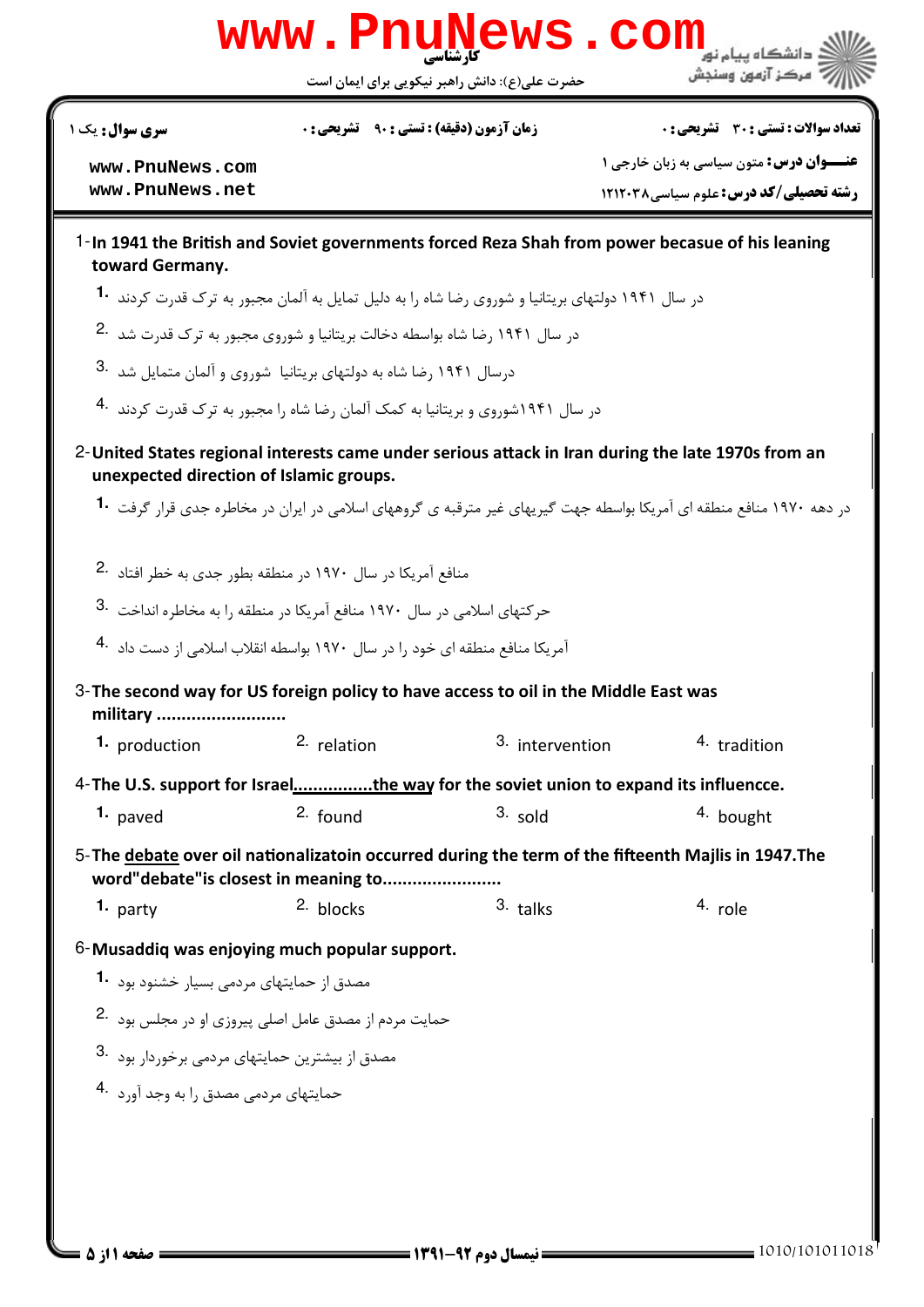

**سری سوال :** یک ۱

**زمان آزمون (دقیقه) : تستی : 90 ٪ تشریحی: 0** 

**تعداد سوالات : تستي : 30 - تشريحي : 0** 

www.PnuNews.com www.PnuNews.net

**ــوان درس:** متون سیاسی به زبان خارجی ۱ رشته تحصیلی/کد درس: علوم سیاسی ۱۲۱۲۰۳۸

## 7-Negative Equilibrium means to follow a policy of preventing any foreign presence in the country.

- موازنه منفی به معنای کاربرد سیاستی است که از حضور هر قدرت خارجی در کشور جلوگیری کند 1۰
- روابط برابر و عادلانه با همه كشورها معناى موازنه منفى است .2
- موازنه منفی قطع کامل هر گونه روابط با کشورهای خارجی است .3
- رویکرد به یک قدرت خارجی معنای موازنه منفی در سیاستهای دولت بود 4.
- 8-It was Musaddiq's inability to assess the potential opposition in the country.
	- مخالفین توانستند بر سیاستهای مصدق چیره شوند 1۰
	- ناتوانی مصدق سبب غلبه مخالفین بر او شد 2.
	- نیروی قدرتمند مخالفین توانست مصدق را سرنگون کند 8.
	- مصدق در ارزیابی قدرت بالقوه مخالفین در کشور ناتوان بود 4.
- 9- The first round of negotiations took place in Tehran and was attended by the British representative.
	- اولین مذاکرات با انگلیس در تهران صورت گرفت **1۰**
	- اولین دور مذاکرات در تهران و با حضور نمایندگان بریتانیا صورت گرفت 2.
	- در اولین دور مذاکرات نمایندگان انگلیس شرکت کردند 3.
	- نمایندگان انگلیس در زمان مذاکرات در تهران حضور داشتند 4.
- 10-Soviet influence was exercised through the Tudeh party in Iran.
	- حزب توده توسط شوروی در ایران شکل گرفت 1.
	- شوروی سیاست حمایت از حزب توده در ایران را دنبال می کرد 2.
	- نفوذ شوروی در ایران توسط حزب توده شکل گرفت <sup>.3</sup>
	- حزب توده و شوروی بیشترین نفوذ را در ایران داشتند <sup>۹۰</sup>۰
- 11-Since the new Zahedi government had not enough popular support, the support of the Shah and of the armed forces were clearly needed.
	- شاه به دلیل ضعف دولت زاهدی به حمایت زیادی نیاز داشت <sup>1</sup>۰
	- شاه و نیروی ارتش باید از حمایت بالایی توسط قدر تهای خارجی برخوردار مے شدند .2
	- از آنجا که دولت زاهدی از حمایت کافی مردمی برخوردار نبود شاه و نیروی ارتش او به حمایت زیادی نیاز داشتند <sup>.3</sup>
	- دولت زاهدی توانست از شاه و نیروی ارتش حمایت کافی و مناسبی کند 4.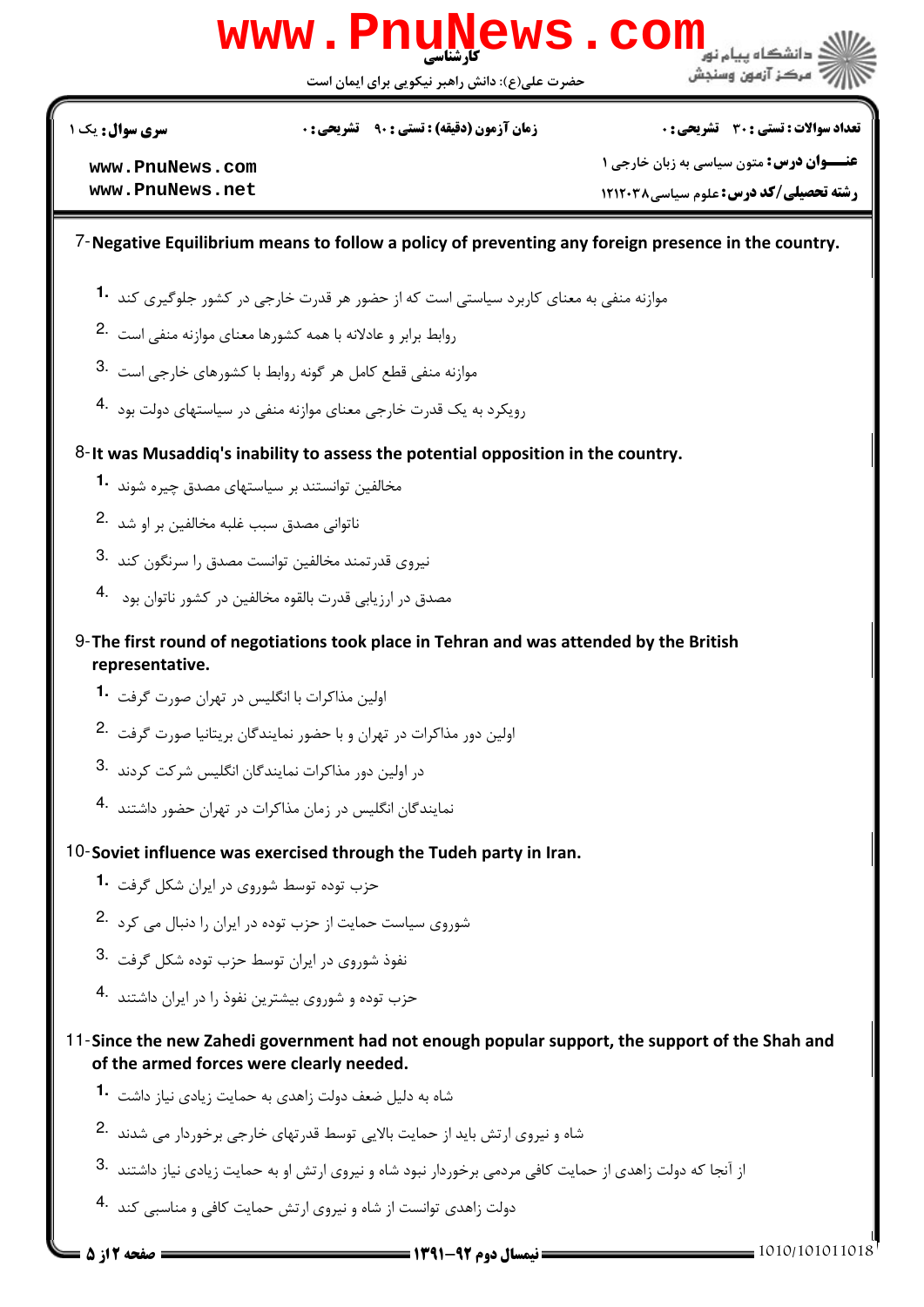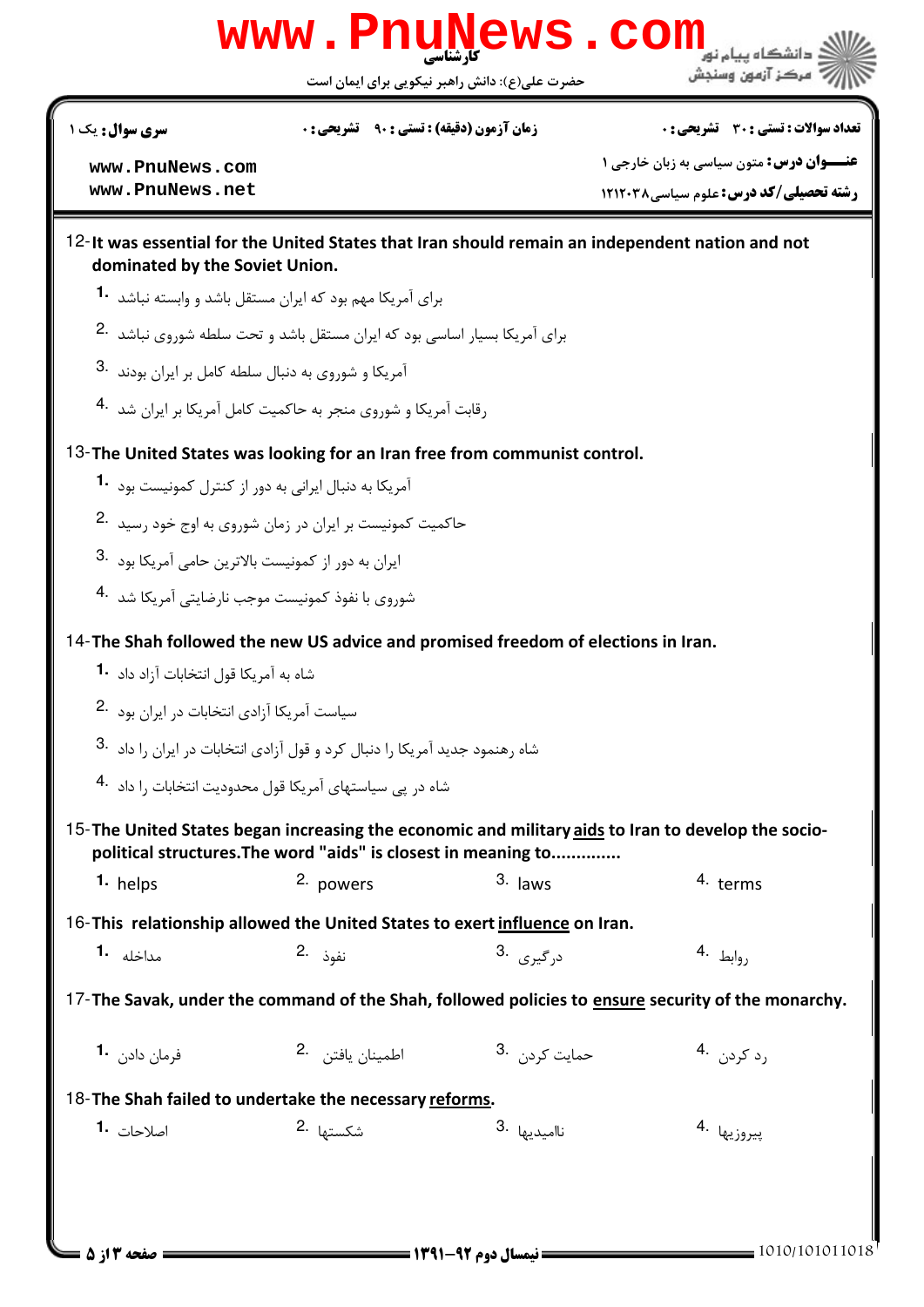|                                                                                                                                                                                                 | www.PnuNews.com<br>کارشناسی<br>حضرت علی(ع): دانش راهبر نیکویی برای ایمان است |                           | دانشگاه سام نور<br>مركز آزمون وسنجش                                                                |  |  |  |  |  |
|-------------------------------------------------------------------------------------------------------------------------------------------------------------------------------------------------|------------------------------------------------------------------------------|---------------------------|----------------------------------------------------------------------------------------------------|--|--|--|--|--|
| سری سوال: یک ۱                                                                                                                                                                                  | <b>زمان آزمون (دقیقه) : تستی : 90 ٪ تشریحی : 0</b>                           |                           | تعداد سوالات : تستي : 30 - تشريحي : 0                                                              |  |  |  |  |  |
| www.PnuNews.com<br>www.PnuNews.net                                                                                                                                                              |                                                                              |                           | <b>عنـــوان درس: م</b> تون سیاسی به زبان خارجی ۱<br>رشته تحصیلی/کد درس: علوم سیاسی ۱۲۱۲۰۳۸         |  |  |  |  |  |
| 19-the Iran internal and external policies in the 1960s and 1970s reflected the shah's power and<br>priority.                                                                                   |                                                                              |                           |                                                                                                    |  |  |  |  |  |
| حامیان خارجی <b>1</b> ۰                                                                                                                                                                         | سیاستهای خارجی 2.                                                            | حامیان داخلی . 3          | سیاستهای داخلی . <sup>4</sup>                                                                      |  |  |  |  |  |
| 20-The young monarch remained politically inexperienced. The word"monarch" is closest in meaning<br>to                                                                                          |                                                                              |                           |                                                                                                    |  |  |  |  |  |
| 1. soldier                                                                                                                                                                                      | 2. prime minister                                                            | $3.$ king                 | 4. officer                                                                                         |  |  |  |  |  |
| 21-One of his great weaknesses was his jealousy.                                                                                                                                                |                                                                              |                           |                                                                                                    |  |  |  |  |  |
| قد <sub>ر</sub> ت – , قابت <b>1۰</b>                                                                                                                                                            | مريضى - جسارت <sup>2</sup> ۰                                                 | ضعف - جسارت 3.            | ضعف - حسادت .4                                                                                     |  |  |  |  |  |
| 22-The shah himself promoted non-traditional values and customs.                                                                                                                                |                                                                              |                           |                                                                                                    |  |  |  |  |  |
| سنتى 1.                                                                                                                                                                                         | 1 <sub>داب</sub> .2                                                          | مدرن 3.                   | ارزشى .4                                                                                           |  |  |  |  |  |
|                                                                                                                                                                                                 | 23-The final source of wealth was the well-known Pahlavi Foundation.         |                           |                                                                                                    |  |  |  |  |  |
| مرجع - عالي <b>1.</b>                                                                                                                                                                           | ماخذ - شاهد <sup>.2</sup>                                                    | مرجع – خوب 3.             | منبع - مشهور 4.                                                                                    |  |  |  |  |  |
| 24-The second group was formed by ex-communists from the Tudeh Party who beleived that only a<br>leninist-style organisation could mobilized the people. The prefix "EX-" is closest in meaning |                                                                              |                           |                                                                                                    |  |  |  |  |  |
| to<br>1. latter                                                                                                                                                                                 | 2. former                                                                    | $3.$ new                  | 4. future                                                                                          |  |  |  |  |  |
| 25-The country was not run on the close personal relationship between the ruler and the people. The<br>word"run" here means                                                                     |                                                                              |                           |                                                                                                    |  |  |  |  |  |
| اداره کردن 1.                                                                                                                                                                                   |                                                                              | بسرعت دويدن 2.            |                                                                                                    |  |  |  |  |  |
| متوقف شد <sub>ن</sub> .3                                                                                                                                                                        |                                                                              | بسرعت پیشرفت کردن .4      |                                                                                                    |  |  |  |  |  |
| 26-The Shah saw Iran as having an increasingly greater role in the gulf region.                                                                                                                 |                                                                              |                           |                                                                                                    |  |  |  |  |  |
| فرمان – کشور <b>1۰</b>                                                                                                                                                                          | نقش – کشور <sup>2</sup> ۰                                                    | نقش – منطقه <sup>.3</sup> | مركز - منطقه 4.                                                                                    |  |  |  |  |  |
| accident or heart failure.                                                                                                                                                                      |                                                                              |                           | 27-Thousands of political opponents were secretly killed by Savak and reported dead as a result of |  |  |  |  |  |
| حاميا <sub>ن</sub> <b>1.</b>                                                                                                                                                                    | مخالفان 2.                                                                   | جنگجويا <sub>ن</sub> 3.   | مردگا <sub>ن</sub> .4                                                                              |  |  |  |  |  |
| 28-In order to consolidate dynastic succession, the shah arranged to have his empress.                                                                                                          |                                                                              |                           |                                                                                                    |  |  |  |  |  |
| سقوط کرد <sub>ن</sub> <b>1.</b>                                                                                                                                                                 | تنظیم کردن <sup>.2</sup>                                                     | گسترش دادن 3.             | تثبيت كردن 4.                                                                                      |  |  |  |  |  |
|                                                                                                                                                                                                 |                                                                              |                           |                                                                                                    |  |  |  |  |  |